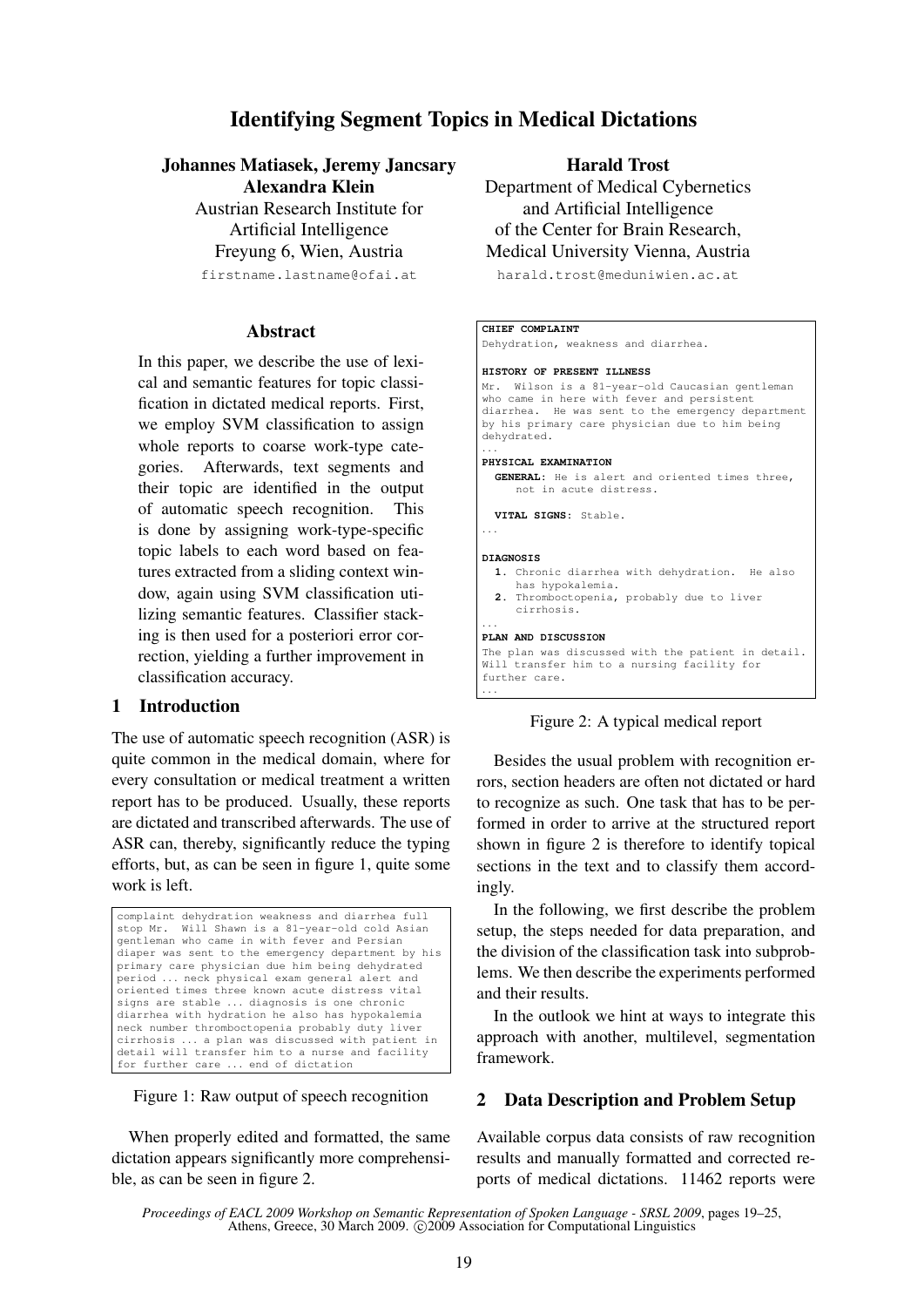available in both forms, 51382 reports only as corrected transcripts. When analysing the data, it became clear that the structure of segment topics varied strongly across different work-types. Thus we decided to pursue a two-step approach: firstly classify reports according to their work-type and, secondly, train and apply work-type specific classification models for segment topic classification.

# 2.1 Classification framework

For all classification tasks discussed here, we employed support-vector machines (SVM, Vapnik (1995)) as the statistical framework, though in different incarnations and setups. SVMs have proven to be an effective means for text categorization (Joachims, 1998) as they are capable to robustly deal with high-dimensional, sparse feature spaces. Depending on the task, we experimented with different feature weighting schemes and SVM kernel functions as will be described in section 3.

# 2.2 Features used for classification

The usual approach in text categorization is to use bag-of-word features, i.e. the words occuring in a document are collected disregarding the order of their appearance. In the domain of medical dictation, however, often abbreviations or different medical terms may be used to refer to the same semantic concept. In addition, medical terms often are multi-word expressions, e.g., "coronary heart disease". Therefore, a better approach for feature mapping is needed to arrive at features at an appropriate generalization level:

- Tokenization is performed using a large finite-state lexicon including multi-word medical concepts extracted from the UMLS medical metathesaurus (Lindberg et al., 1993). Thus, multi-word terms remain intact. In addition, numeric quantities in special (spoken or written) formats or together with a dimension are mapped to semantic types (e.g. "blood pressure" or "physical quantity"), also using a finite-state transducer.
- The tokens are lemmatized and, if possible, replaced by the UMLS *semantic concept* identifier(s) they map to. Thus, "CHD", "coronary disease" and "coronary heart disease" all map to the same concept "C0010068".
- In addition, also the UMLS *semantic type*, if available, is used as a feature, so, in the example above, "B2.2.1.2.1" (Disease or Syndrome) is added.
- Since topics in a medical report roughly follow an order, for the segment topic identification task also the relative position of a word in the report (ranging from  $-1$  to  $+1$ ) is used.

We also explored different weighting schemes:

- binary: only the presence of a feature is indicated.
- term frequency: the number of occurences of a feature in the segment to be classified is used as weight.
- **TFIDF**: a measure popular from information retrieval, where  $tfidf_{i,j}$  of term  $t_i$  in document  $d_j \in D$  is usually defined as

$$
\frac{\mathrm{ct}_{i,j}}{\sum_i \mathrm{ct}_{i,j}}.\log\frac{|D|}{|\{d_j: t_i \in d_j\}|}
$$

An example of how this feature extraction process works is given below:

| token(s)          | feature(s)         | comment                              |
|-------------------|--------------------|--------------------------------------|
|                   |                    |                                      |
| an                |                    | stop word                            |
| 78 year old       | <b>OH_OLD</b>      | pattern-based type                   |
| female            | C0085287           | <b>UMLS</b> concept                  |
|                   | A <sub>2.9.2</sub> | <b>UMLS</b> semtype                  |
| intubated<br>with | intubate           | lemmatized (no concept)<br>stop word |
| lung cancer       | C0242379           | <b>UMLS</b> concept                  |
|                   | C0684249           | <b>UMLS</b> concept                  |
|                   | B2.2.1.2.1.2       |                                      |
|                   |                    | <b>UMLS</b> semtype                  |
|                   |                    |                                      |

# 2.3 Data Annotation

For the first classification task, i.e. work-type classification, no further annotation is necessary, every report in our data corpus had a label indicating the work-type. For the segment topic classification task, however, every token of the report had to be assigned a topic label.

# 2.3.1 Analysis of Corrected Transcripts

For the experiments described here, we concentrated on the "Consultations" work-type, for which clear structuring recommendations, such as E2184-02 (ASTM International, 2002), exist. However, in practice the structure of medical reports shows high variation and deviations from the guidelines, making it harder to come up with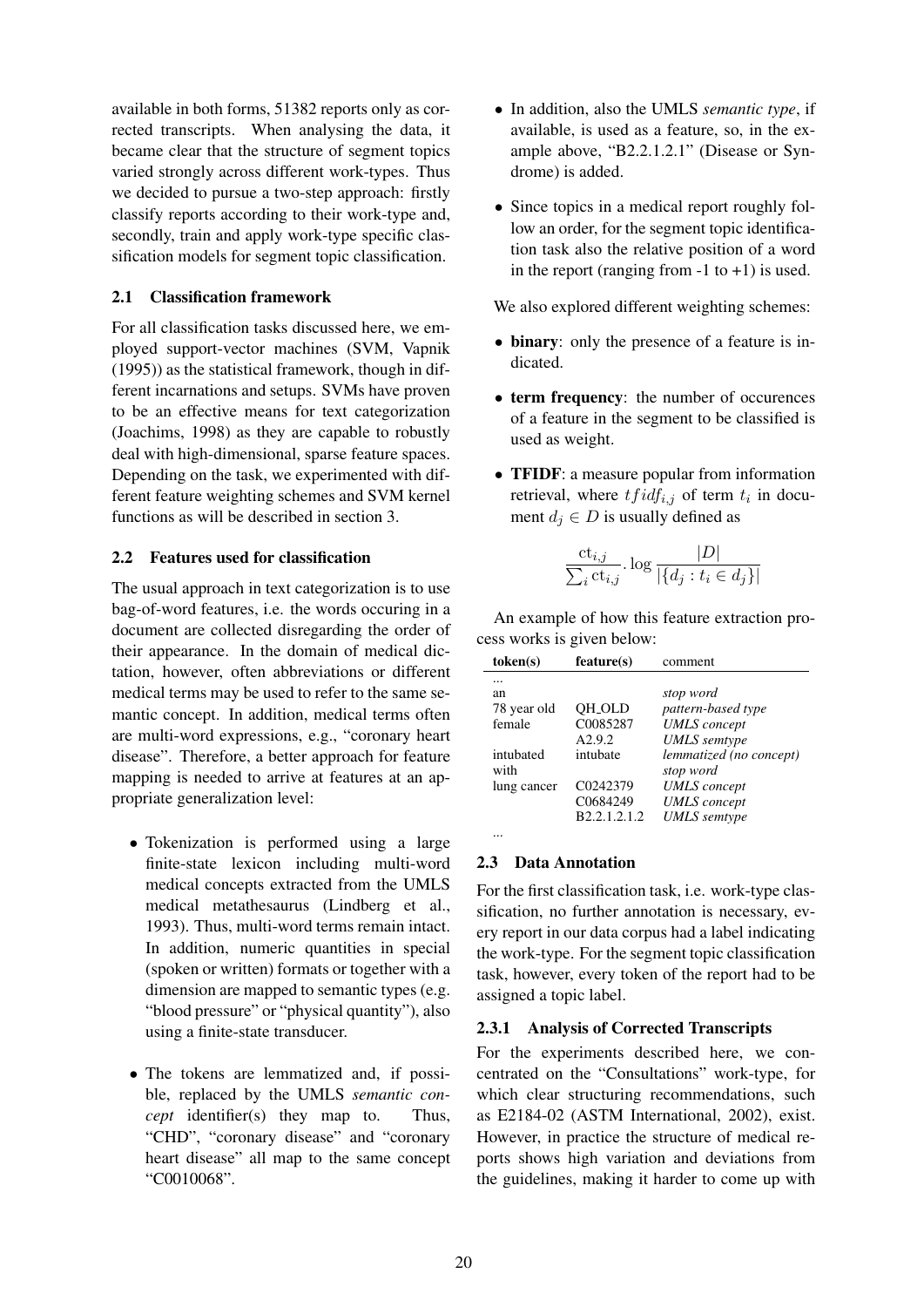an appropriate set of class labels. Therefore, using the aforementioned standard, we assigned the headings that actually appeared in the data to the closest type, introducing new types only when absolutely necessary. Thus we arrived at 23 heading classes. Every (possibly multi-word) token was then labeled with the heading class of the last section heading occurring before it in the text using a simple parser.

## 2.3.2 Aligment and Label Transfer

When inspecting manually corrected reports (cf. fig. 2), one can easily identify a heading and classify the topic of the text below it accordingly. However, our goal is to develop a model for identifying and classifying segments in the *dictation*, thus we have to map the annotation of corrected reports onto the corresponding ASR output. The basic idea here is to align the tokens of the corrected report with the tokens in ASR output and to copy the annotations (cf. figure 3). There are some problems we have to take care of during alignment:

- 1. non-dictated items in the corrected test (e.g. punctuation, headings)
- 2. dictated words that do not occur in the corrected text (meta instructions, repetitions)
- 3. non-identical but corresponding items (recognition errors, reformulations)

For this alignment task, a standard string-edit distance based method is not sufficient. Therefore, we augment it with a more sophisticated cost function. It assigns tokens that are similar (either from a semantic or from a phonetic point of view) a low cost for substitution, whereas dissimilar tokens receive a prohibitively expensive score. Costs for deletion and insertion are assigned inversely. Semantic similarity is computed using Wordnet (Fellbaum, 1998) and UMLS. For phonetic matching, the Metaphone algorithm (Philips, 1990) was used (for details see Huber et al. (2006) and Jancsary et al. (2007)).

## 3 Experiments

#### 3.1 Work-Type Categorization

In total we had 62844 written medical reports with assigned work-type information from different hospitals, 7 work-types are distinguished. We randomly selected approximately a quarter of the

| corrected report |                  | ОP              | <b>ASR</b> output |            |  |
|------------------|------------------|-----------------|-------------------|------------|--|
| .                |                  | .               | .                 |            |  |
| ChiefCompl       | <b>CHIEF</b>     | del.            |                   |            |  |
| ChiefCompl       | <b>COMPLAINT</b> | sub             | complaint         | ChiefCompl |  |
| ChiefCompl       | Dehydration      | sub             | dehydration       | ChiefCompl |  |
| ChiefCompl       | $\cdot$          | de <sub>1</sub> |                   |            |  |
| ChiefCompl       | weakness         | sub             | weakness          | ChiefCompl |  |
| ChiefCompl       | and              | sub             | and               | ChiefCompl |  |
| ChiefCompl       | diarrhea         | sub             | diarrhea          | ChiefCompl |  |
| ChiefCompl       |                  | sub             | fullstop          | ChiefCompl |  |
| HistoryOfP       | Mr.              | sub             | Mr.               | HistoryOfP |  |
| HistoryOfP       | Wilson           | sub             | Will              | HistoryOfP |  |
|                  |                  | ins             | Shawn             | HistoryOfP |  |
| HistoryOfP       | is               | sub             | is                | HistoryOfP |  |
| HistoryOfP       | a                | sub             | a                 | HistoryOfP |  |
| HistoryOfP       | 81-year-old      | sub             | 81-year-old       | HistoryOfP |  |
| HistoryOfP       | Caucasian        | sub             | cold              | HistoryOfP |  |
| HistoryOfP       |                  | ins             | Asian             | HistoryOfP |  |
| HistoryOfP       | gentleman        | sub             | gentleman         | HistoryOfP |  |
| HistoryOfP       | who              | sub             | who               | HistoryOfP |  |
| HistoryOfP       | came             | sub             | came              | HistoryOfP |  |
| HistoryOfP       | in               | del.            |                   |            |  |
| HistoryOfP       | here             | sub             | here              | HistoryOfP |  |
| HistoryOfP       | with             | sub             | with              | HistoryOfP |  |
| HistoryOfP       | fever            | sub             | fever             | HistoryOfP |  |
| HistoryOfP       | and              | sub             | and               | HistoryOfP |  |
| HistoryOfP       | persistent       | sub             | Persian           | HistoryOfP |  |
| HistoryOfP       | diarrhea         | sub             | diaper            | HistoryOfP |  |
| HistoryOfP       |                  | del             |                   |            |  |
| .                | $\cdots$         | .               | .                 | .          |  |

Figure 3: Mapping labels via alignment

reports as the training set, the rest was used for testing. The distribution of the data can be seen in table 1.

| <b>Trainingset</b> |      | <b>Testset</b> | Work-Type                 |
|--------------------|------|----------------|---------------------------|
| 649                | 4.1  | 1966<br>4.2    | <b>CA</b> Cardiology      |
| 7965               | 51.0 | 24151 51.1     | <b>CL ClinicalReports</b> |
| 1867               | 11.9 | 5590 11.8      | <b>CN</b> Consultations   |
| 1120               | 7.2  | 3319<br>7.0    | DS DischargeSummaries     |
| 335                | 2.1  | 878<br>1.8     | ER EmergencyMedicine      |
| 2185               | 14.0 | 6789 14.4      | HP HistoryAndPhysicals    |
| 1496               | 9.6  | 4534<br>9.6    | OR OperativeReports       |
| 15617              |      | 47227          | Total                     |

Table 1: Distribution of Work-types

As features for categorization, we used a bagof-words approach, but instead of the surface form of every token of a report, we used its semantic features as described in section 2.2. As a categorization engine, we used LIBSVM (Chang&Lin, 2001) with an RBF kernel. The features where weighted with TFIDF. In order to compensate for different document length, each feature vector was normalized to unit length. After some parameter tuning iterations, the SVM model performs really well with a microaveraged  $F1<sup>1</sup>$  value of 0.9437. This indicates high overall accuracy, and the macroaveraged F1 value of 0.9341 shows, that also lower frequency categories are predicted quite reliably. The detailed results are shown in table 2.

Thus the first step in the cascaded model, i.e. the selection of the work-type specific segment

 ${}^{1}\text{F1} = \frac{2 \times precision \times recall}{precision + recall}$ precision+recall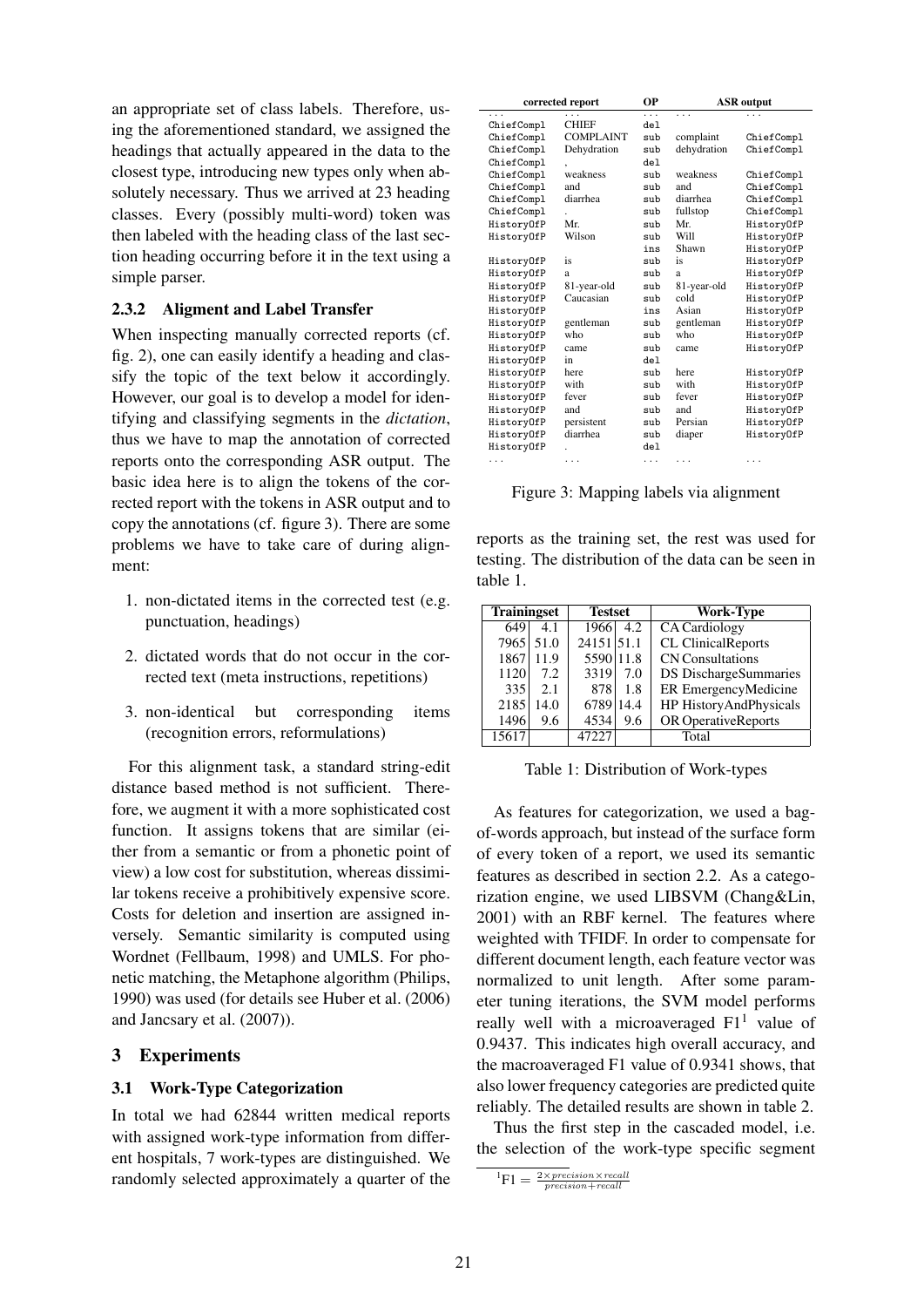|               | predicted |                |       |      |                |                  |      |           | rec.   | prec.         | F1     |
|---------------|-----------|----------------|-------|------|----------------|------------------|------|-----------|--------|---------------|--------|
| true          |           | <b>CA</b>      | CL    | CN   | DS             | ER               | HP   | <b>OR</b> |        |               |        |
| CA            | 1966      | 1882           | 53    | 5    | 6              | $\boldsymbol{0}$ | 9    | 11        | 0.9573 | 0.9787        | 0.9679 |
| CL            | 24151     | 25             | 23675 | 217  | 13             | 18               | 155  | 48        | 0.9803 | 0.9529        | 0.9664 |
| <b>CN</b>     | 5590      |                | 447   | 4695 | 7              | 17               | 413  | 10        | 0.8399 | 0.8814        | 0.8601 |
| DS            | 3319      |                | 37    | 8    | 3241           | 2                | 27   | 3         | 0.9765 | 0.9818        | 0.9792 |
| ER            | 878       | $\overline{0}$ | 90    | 7    | 10             | 754              | 13   | 4         | 0.8588 | 0.9425        | 0.8987 |
| HP            | 6789      | 4              | 512   | 393  | 22             | 7                | 5838 | 13        | 0.8599 | 0.9040        | 0.8814 |
| <b>OR</b>     | 4534      | 10             | 31    | 2    | $\overline{2}$ | $\overline{2}$   | 3    | 4484      | 0.9890 | 0.9805        | 0.9847 |
| microaveraged |           |                |       |      |                |                  |      | 0.9437    |        |               |        |
|               |           |                |       |      |                |                  |      |           |        | macroaveraged | 0.9341 |

Table 2: Work-Type categorization results

topic model, yields reliable performance.

## 3.2 Segment Topic Classification

In contrast to work-type categorization, where whole reports need to be categorized, the identification of segment topics requires a different setup. Since not only the topic labels are to be determined, but also segment boundaries are unknown in the classification task, *each token* constitutes an example under this setting. Segments are then contiguous text regions with the same topic label. It is clearly not enough to consider only features of the token to be classified, thus we include also contextual and positional features.

# 3.2.1 Feature and Kernel Selection

In particular, we employ a sliding window approach, i.e. for each data set not only the token to be classified, but also the 10 preceding and the 10 following tokens are considered (at the beginning or towards the end of a report, context is reduced appropriately). This window defines the text fragment to be used for classifying the center token, and features are collected from this window again as described in section 2.2. Additionaly, the relative position (ranging from  $-1$  to  $+1$ ) of the center token is used as a feature.

The rationale behind this setup is that

- 1. usually topics in medical reports follow an ordering, thus relative position may help.
- 2. holding features also from adjacent segments might also be helpful since topic succession also follows typical patterns.
- 3. a sufficiently sized context might also smooth label assignment and prevent label oscilla-

tion, since the classification features for adjacent words overlap to a great deal.

A second choice to be made was the selection of the kernel best suited for this particular classification problem. In order to get an impression, we made a preliminary mini-experiment with just 5 reports each for training (4341 datasets) and testing (3382 datasets), the results of which are reported in table 3.

|                  | Accuracy |            |  |
|------------------|----------|------------|--|
| Feature Weight   | linear   | <b>RBF</b> |  |
| <b>TFIDF</b>     | 0.4977   | 0.3131     |  |
| TFIDF normalized | 0.5544   | 0.6199     |  |
| <b>Binary</b>    | 0.6417   | 0.6562     |  |

Table 3: Preliminary Kernel Comparison

While these results are of course not significant, two things could be learned from the preliminary experiment:

- 1. linear kernels may have similar or even better performance,
- 2. training times with LIBSVM with a large number of examples may soon get infeasible (we were not able to repeat this experiment with 50 reports due to excessive runtime).

Since LibSVM solves linear and nonlinear SVMs in the same way, LibSVM is not particularly efficient for linear SVMs. Therefore we decided to switch to Liblinear (Fan et al., 2008), a linear classifier optimized for handling data with millions of instances and features<sup>2</sup>.

<sup>&</sup>lt;sup>2</sup>Indeed, training a model from 669 reports (463994 examples) could be done in less then 5 minutes!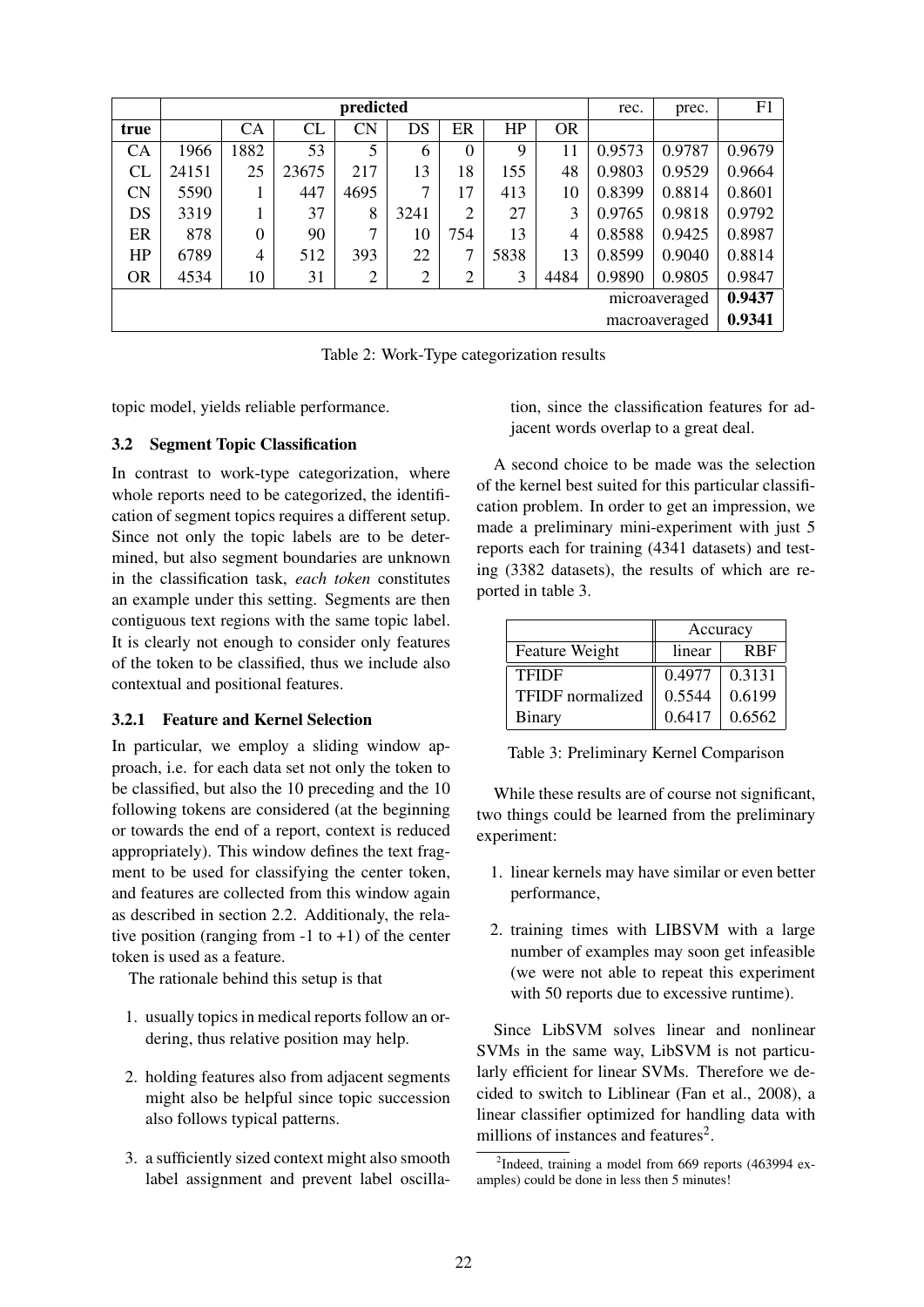|    |             |           |          | predicted class label $(\#)$ |          |           |          |          |          |
|----|-------------|-----------|----------|------------------------------|----------|-----------|----------|----------|----------|
| #  | True Label  | Total     | F1       | .                            |          |           | $\cdot$  | 14       | $\cdots$ |
|    | $\cdots$    | $\ddotsc$ | $\cdots$ | $\cdots$                     | $\cdots$ | $\cdots$  | $\cdots$ | $\cdots$ | $\cdots$ |
|    | Diagnosis   | 40871     | 0.603    | .                            | 24391    | 2864      | $\cdots$ | 8691     | $\cdots$ |
|    | DiagAndPlan | 21762     | 0.365    | .                            | 5479     | 6477      | .        | 7950     | $\cdots$ |
|    | $\ddotsc$   | $\ddotsc$ | $\cdots$ | $\cdots$                     | $\cdots$ | $\ddotsc$ | $\cdots$ | $\cdots$ | $\cdots$ |
| 14 | Plan        | 31729     | 0.598    | .                            | 5714     | 3419      |          | 21034    | .        |
|    | $\cdots$    | $\cdots$  | .        | .                            | $\cdots$ | $\cdots$  | .        | .        | .        |

Table 4: Confusion matrix (part of)

### 3.2.2 Segment Topic Classification Results

Experiments were performed on a randomly selected subset of reports from the "Consultations" work-type (1338) that were available both in corrected form and in raw ASR output form. Annotations were constructed for the corrected transcripts, as described in section 2.3, transfer of labels to the ASR output was performed as shown in section 2.3.2.

Both data sets were split into training and test sets of equal size (669 reports each), experiments with different feature weighting schemes have been performed on both corrected data and ASR output. The overall results are shown in table 5.

|                 | corrected reports<br>macro-<br>micro- |        |        | ASR output |
|-----------------|---------------------------------------|--------|--------|------------|
|                 |                                       |        | micro- | macro-     |
| Feature weights | avg.F1                                | avg.F1 | avg.F1 | avg.F1     |
| <b>TFIDF</b>    | 0.7553                                | 0.5178 | 0.7136 | 0.4440     |
| TFIDF norm.     | 0.7632                                | 0.3470 | 0.7268 | 0.3131     |
| Binary          | 0.7693                                | 0.4636 | 0.7413 | 0.3953     |

Table 5: Segment topic classification results

Consistently, macroaveraged F1 values are much lower than their microaveraged counterparts indicating that low-frequency topic labels are predicted with less accuracy.

Also, segment classification works better with corrected reports than with raw ASR output. The reason for that behaviour is

- 1. ASR data are more noisy due to recognition errors, and
- 2. while in corrected reports appropriate section headers are available (not as header, but the words) this is not necessarily the case in ASR output (also the wording of dictated headers and written headers may be different).

A general note on the used topic labels must also be made: Due to the nature of our data it was inevitable to use topic labels that overlap in some cases. The most prominent example here is "*Diagnosis*", "*Plan*", and "*Diagnosis and Plan*". The third label clearly subsumes the other two, but in the data available the physicians often decided to dictate diagnoses and the respective treatment in an alternating way, associating each diagnosis with the appropriate plan. This made it necessary to include all three labels, with obvious effects that could easily seen when inspecting the confusion matrix, a part of which is shown in table 4.

When looking at the misclassifications in these 3 categories it can easily be seen, that they are predominantly due to overlapping categories.

Another source of problems in the data is the skewed distribution of segment types in the reports. Sections labelled with one of the four label categories that weren't predicted at all (*Chief-Complaints*, *Course*, *Procedure*, and *Time*, cf. table 6) occur in less than 2% of the reports or are infrequent and extremely short. This fact had, of course, undesirable effects on the macroavered F1 scores. Additional difficulties that are similar to the overlap problem discussed above are strong thematic similarities between some section types (e.g., *Findings* and *Diagnosis*, or *ReasonForEncounter* and *HistoryOfPresentIllness*) that result in a very similar vocabulary used.

Given these difficulties due to the data, the results are encouraging. There is, however, still plenty of room left for improvement.

### 3.3 Improving Topic Classification

Liblinear does not only provide class label predictions, it is also possible to obtain class probabilities. The usual way then to predict the label is to choose the one with the highest probability. When analysing the errors made by the segment topic classification task described above, it turned out that often the correct label was ranked second or third (cf. table 6). Thus, the idea of just taking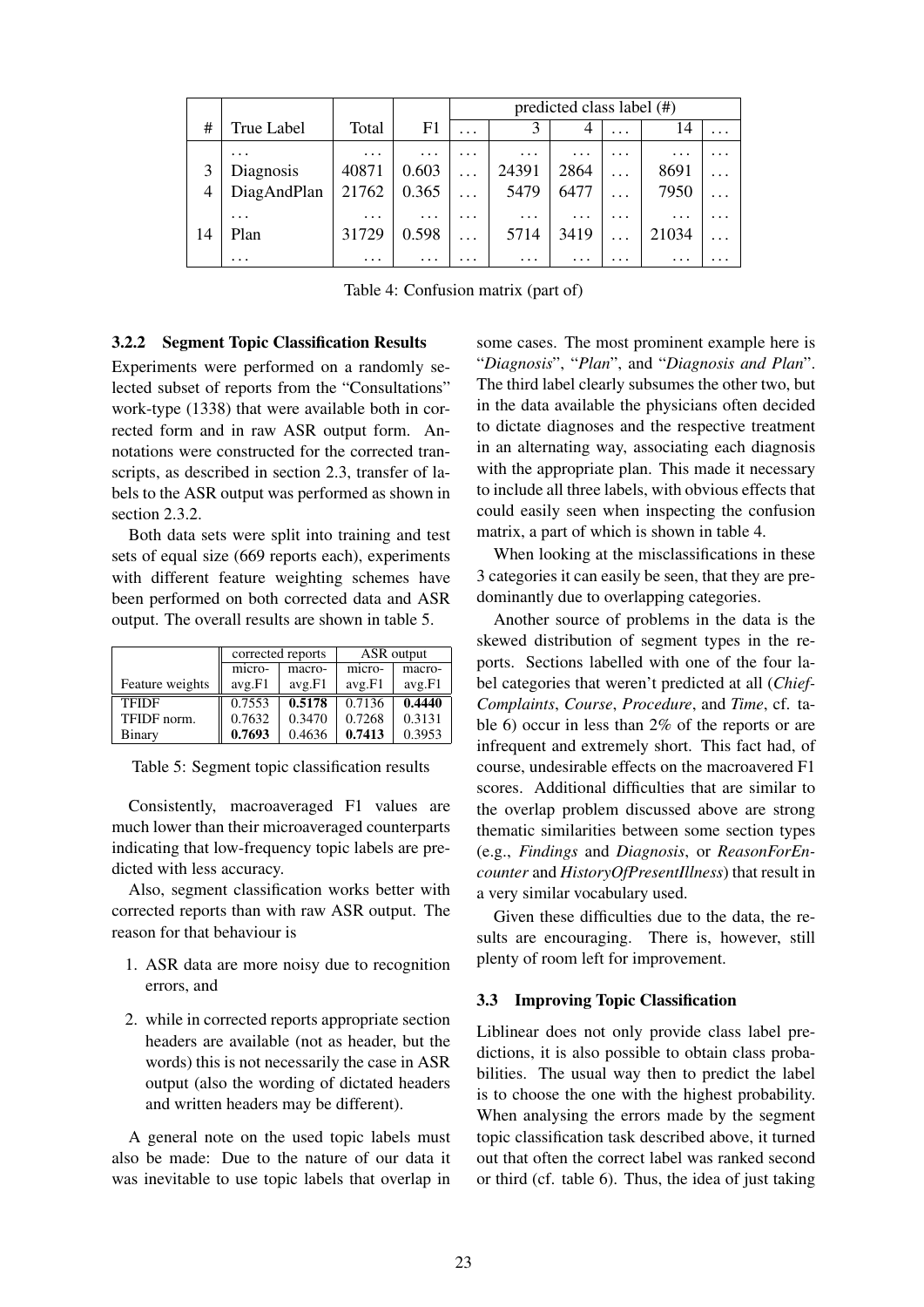|              |        | correct prediction in |        |        |  |  |
|--------------|--------|-----------------------|--------|--------|--|--|
| Label        | count  | best                  | best 2 | best 3 |  |  |
| Allergies    | 3456   | 29.72                 | 71.64  | 85.21  |  |  |
| ChiefComplai | 697    |                       |        |        |  |  |
| Course       | 30     |                       |        |        |  |  |
| Diagnosis    | 43565  | 64.69                 | 83.29  | 91.37  |  |  |
| DiagAndPlan  | 19409  | 35.24                 | 70.45  | 86.81  |  |  |
| DiagnosticSt | 35554  | 82.47                 | 91.34  | 93.05  |  |  |
| Findings     | 791    |                       | 0.38   | 1.26   |  |  |
| Habits       | 2735   | 7.31                  | 32.69  | 41.76  |  |  |
| HistoryOfPre | 122735 | 92.26                 | 97.55  | 98.20  |  |  |
| Medication   | 14553  | 85.87                 | 93.38  | 95.22  |  |  |
| Neurologic   | 5226   | 54.08                 | 86.93  | 89.19  |  |  |
| PastHistory  | 43775  | 71.13                 | 86.26  | 88.82  |  |  |
| PastSurgical | 5752   | 49.32                 | 78.88  | 84.47  |  |  |
| PhysicalExam | 86031  | 93.56                 | 97.01  | 97.57  |  |  |
| Plan         | 36476  | 62.57                 | 84.63  | 94.65  |  |  |
| Practitioner | 1262   | 55.07                 | 76.78  | 82.73  |  |  |
| Procedures   | 109    |                       |        |        |  |  |
| ReasonForEnc | 15819  | 25.42                 | 42.35  | 43.47  |  |  |
| ReviewOfSyst | 29316  | 79.81                 | 89.90  | 91.87  |  |  |
| Time         | 58     |                       |        |        |  |  |
| Total        | 467349 | 76.93                 | 88.65  | 92.00  |  |  |

Table 6: Ranked predictions

the highest ranked class label could be possibly improved by a more informed choice.

While the segment topic classifier already takes contextual features into account, it has still no information on the classification results of the neighboring text segments. However, there are constraints on the length of text segments, thus, e.g. a text segment of length 1 with a different topic label than the surrounding text is highly implausible. Furthermore, there are also regularities in the succession of topic labels, which can be captured by the monostratal local classification only indirectly – if at all.

A look at figure 4 exemplifies how a better informed choice of the label could result in higher prediction accuracy. The segment labelled "*PastHistory*" correctly ends 4 tokens earlier than predicted, and, additionally, this label erroneously is predicted again for the phrase "*progressive weight loss*". The correct label, however, has still a rather high probability in the predicted label distribution. By means of stacking an additional classier onto the first one we hope to be able to correct some of the locally made errors a posteriori.

The setup for the error correction classifier we experimented with was as follows (it was performed only for the segment topic classifier trained on ASR output with binary feature weights):

1. The *training* set of the classifier was clas-

|                                |                             | Label probabilities $(\%)$ |                                |          |                            |
|--------------------------------|-----------------------------|----------------------------|--------------------------------|----------|----------------------------|
| <b>True Label</b>              |                             | Predicted                  | $\dots$ 10 11 12 $\dots$ 17 18 |          |                            |
| .                              |                             |                            |                                |          |                            |
| $=$ PastHistory [11]           | age                         | PastHistory                | 095                            | $\Omega$ | 0<br>$\Omega$              |
| $=$ PastHistory [11]           | 63                          | PastHistory                | 0.95                           | $\Omega$ | $\Omega$<br>$\Omega$       |
| $=$ PastHistory [11]           | and                         | PastHistory                | 0.95                           | $\Omega$ | $\Omega$<br>$\mathbf{1}$   |
| $=$ PastHistory [11]           | his                         | PastHistory                | 095                            | $\Omega$ | $\Omega$<br>$\overline{1}$ |
| $=$ PastHistory [11]           | father                      | PastHistory                | 088                            | $\Omega$ | $\Omega$<br>9              |
| $=$ PastHistory [11]           | died                        | PastHistory                | 0.90                           | $\Omega$ | -8<br>$\Omega$             |
| $=$ PastHistory [11]           | from                        | PastHistory                | 084                            | $\Omega$ | 0 14                       |
| $=$ PastHistory [11]           | myocardial infa PastHistory |                            | 081                            | $\Omega$ | 0 17                       |
| $=$ PastHistory [11]           | at                          | PastHistory                | 077                            | $\Omega$ | 0 20                       |
| $=$ PastHistory [11]           | age                         | PastHistory                | 078                            | $\Omega$ | 1 1 9                      |
| $=$ PastHistory [11]           | 57                          | PastHistory                | 078                            | $\theta$ | 1 19                       |
| $=$ PastHistory [11]           | period                      | PastHistory                | 078                            | $\Omega$ | 1 19                       |
| - ReviewOfSyst[18] review      |                             | PastHistory                | 076                            | $\Omega$ | 1 20                       |
| ReviewOfSyst[18] of            |                             | PastHistory                | 0.76                           | $\Omega$ | 121                        |
| - ReviewOfSyst[18] systems     |                             | PastHistory                | 078                            | $\Omega$ | 0 19                       |
| - ReviewOfSyst[18] he          |                             | PastHistory                | 157                            | $\Omega$ | 137                        |
| $=$ ReviewOfSyst[18] has       |                             | ReviewOfSyst               | 1 32                           | $\Omega$ | 158                        |
| $=$ ReviewOfSyst[18] had       |                             | ReviewOfSyst               | 1 32                           | $\Omega$ | 158                        |
| - ReviewOfSyst[18] progressive |                             | PastHistory                | 149                            | $\Omega$ | 142                        |
| - ReviewOfSyst[18] weight loss |                             | PastHistory                | 160                            | $\Omega$ | 1 32                       |
| = ReviewOfSyst[18] period      |                             | ReviewOfSyst               | 131                            | $\Omega$ | 0.62                       |
| $=$ ReviewOfSyst[18] his       |                             | ReviewOfSyst               | 1 1 3                          | $\Omega$ | 181                        |
| $=$ ReviewOfSyst[18] appetite  |                             | <b>ReviewOfSyst</b>        | 1 13                           | $\theta$ | 181                        |

Figure 4: predicted label probabilites

. . .

sified, and the predicted label probabilities were collected as features.

- 2. Again, a sliding window (with different sizes) was used for feature construction. Features were set up for each label at each window position and the respective predicted label probability was used as its value.
- 3. A linear classifier was trained on these features of the training set
- 4. This classifier was applied to the results of classifying the test set with the original segment topic classifier.

Three different window sizes were used on the corrected reports, only one window was applied on ASR output (cf. table 7). As can be seen, each

|                |        | corrected reports | ASR output |        |  |
|----------------|--------|-------------------|------------|--------|--|
|                | micro- | macro-            | micro-     | macro- |  |
| context window | avg.F1 | avg.F1            | avg.F1     | avg.F1 |  |
| No correction  | 0.7693 | 0.4636            | 0.7413     | 0.3953 |  |
| $-3, +3$       | 0.7782 | 0.4773            |            |        |  |
| $-6, +0]$      | 0.7798 | 0.4754            |            |        |  |
| $-3, +4$       | 0.7788 | 0.4769            | 0.7520     | 0.4055 |  |

Table 7: A posteriori correction results

context variant improved on both microaveraged and macroaveraged F1 in a range of 0,9 to 1.4 percent points. Thus, stacked error correction indeed is possible and able to improve classification results.